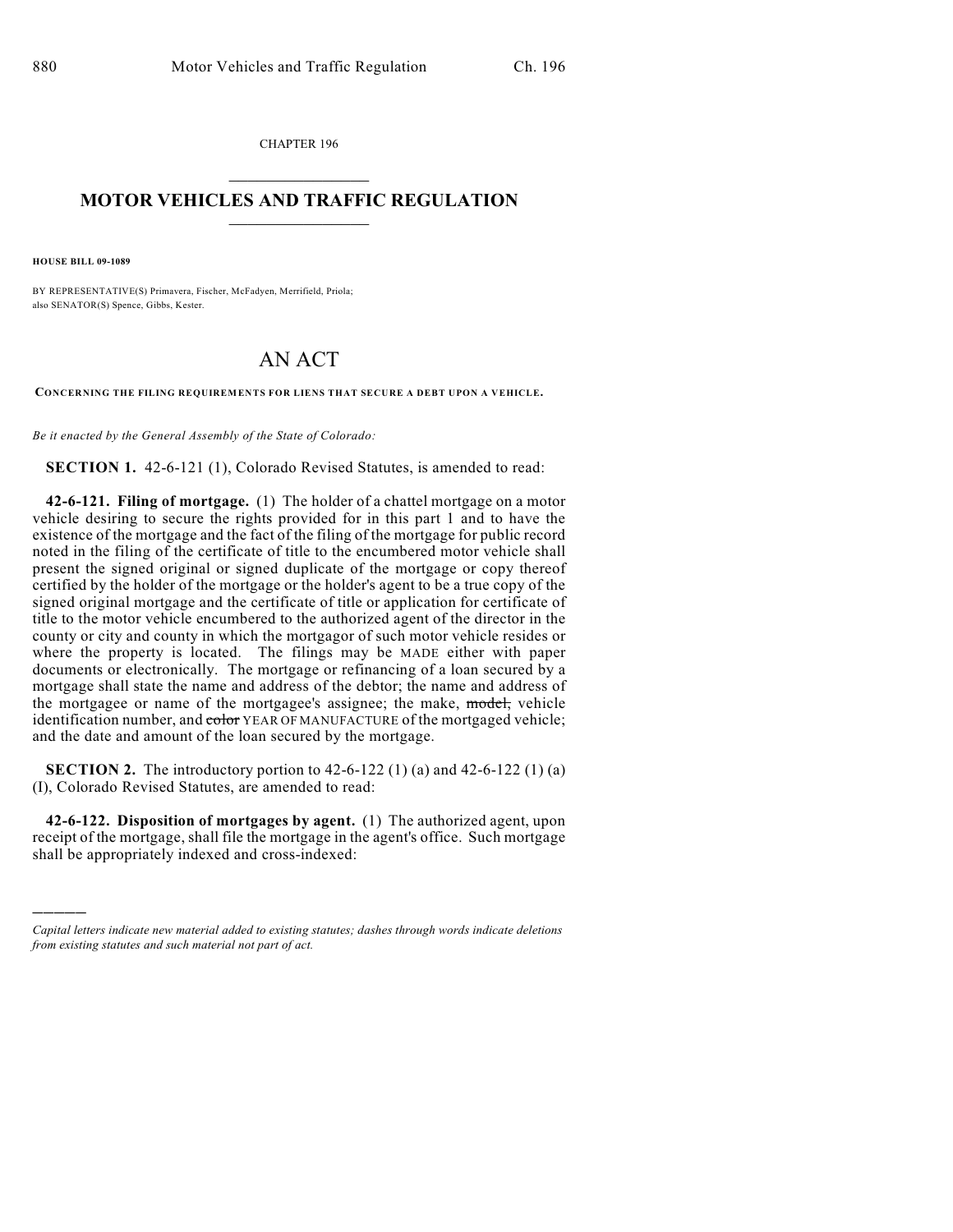(a) Under one or more of the following headings in accordance with such THE rules and regulations relating thereto as may be adopted by the director:

(I) Make motor number, manufacturer's number, or serial number OR VEHICLE IDENTIFICATION NUMBER of motor vehicles mortgaged;

**SECTION 3.** The introductory portion to 42-6-125 (1) and 42-6-125 (1) (a) and (1) (b), Colorado Revised Statutes, are amended to read:

**42-6-125. Release of mortgages.** (1) Upon the payment or discharge of the undertaking secured by any mortgage on a motor vehicle which THAT has been filed for record in the manner prescribed in section 42-6-121, the legal holder, thereof, on a form approved by the director, shall make and execute such THE notice of the discharge of the obligation and release of the mortgage securing the obligation and set forth in the notice such THE facts concerning the right of the holder to so release said THE mortgage as the director by appropriate rule from time to time may require, which satisfaction and release shall be affirmed by a statement signed by the legal lienholder noted in the certificate of title on file with the director or the director's authorized agent and which THAT shall contain or be accompanied by a written declaration that it is made under the penalties of perjury in the second degree, as defined in section 18-8-503, C.R.S. Thereupon, the holder of the mortgage so released shall dispose of the certificate of title as follows:

(a) If it appears that the motor vehicle therein described is encumbered by a mortgage filed in the manner prescribed in section 42-6-121 subsequent to August 1, 1949, and subsequent to the date on which the mortgage so released was filed for record, the holder of such certificate of title shall deliver the same TITLE to the person so shown to be the holder of the mortgage noted thereon ON THE TITLE, filed earliest in point of time after the filing of the mortgage released, or to the person or agent of the person shown to be the assignee or other legal holder of the undertaking secured thereby MORTGAGE or shall mail the same TITLE to such THE mortgagee or holder thereof at his or her address. as the same thereon appears. If such THE certificate is returned unclaimed, it shall be sent by mail to the director.

(b) If it appears from an examination of the certificate of title that there are no other outstanding mortgages against the motor vehicle therein described, filed for record subsequent to August 1, 1949, IN THE TITLE, upon the release of such THE mortgage as provided in this section, the holder thereof OF THE MORTGAGE shall deliver the certificate of title to the owner of the vehicle therein described or shall mail the same TITLE to the owner at his or her address, as the same may therein appear, and, if for any reason said THE certificate of title is not delivered to the owner of the vehicle therein described or is returned unclaimed, upon the mailing thereof, it shall immediately be mailed to the director.

**SECTION 4.** 42-6-126 (1), Colorado Revised Statutes, is amended to read:

**42-6-126. New certificate upon release of mortgage - rules.** (1) (a) Upon the SATISFACTION OF THE DEBT AND release of any A mortgage on a motor vehicle filed for record in the manner prescribed in section 42-6-121:

(I) The owner of the vehicle encumbered by such THE mortgage, the purchaser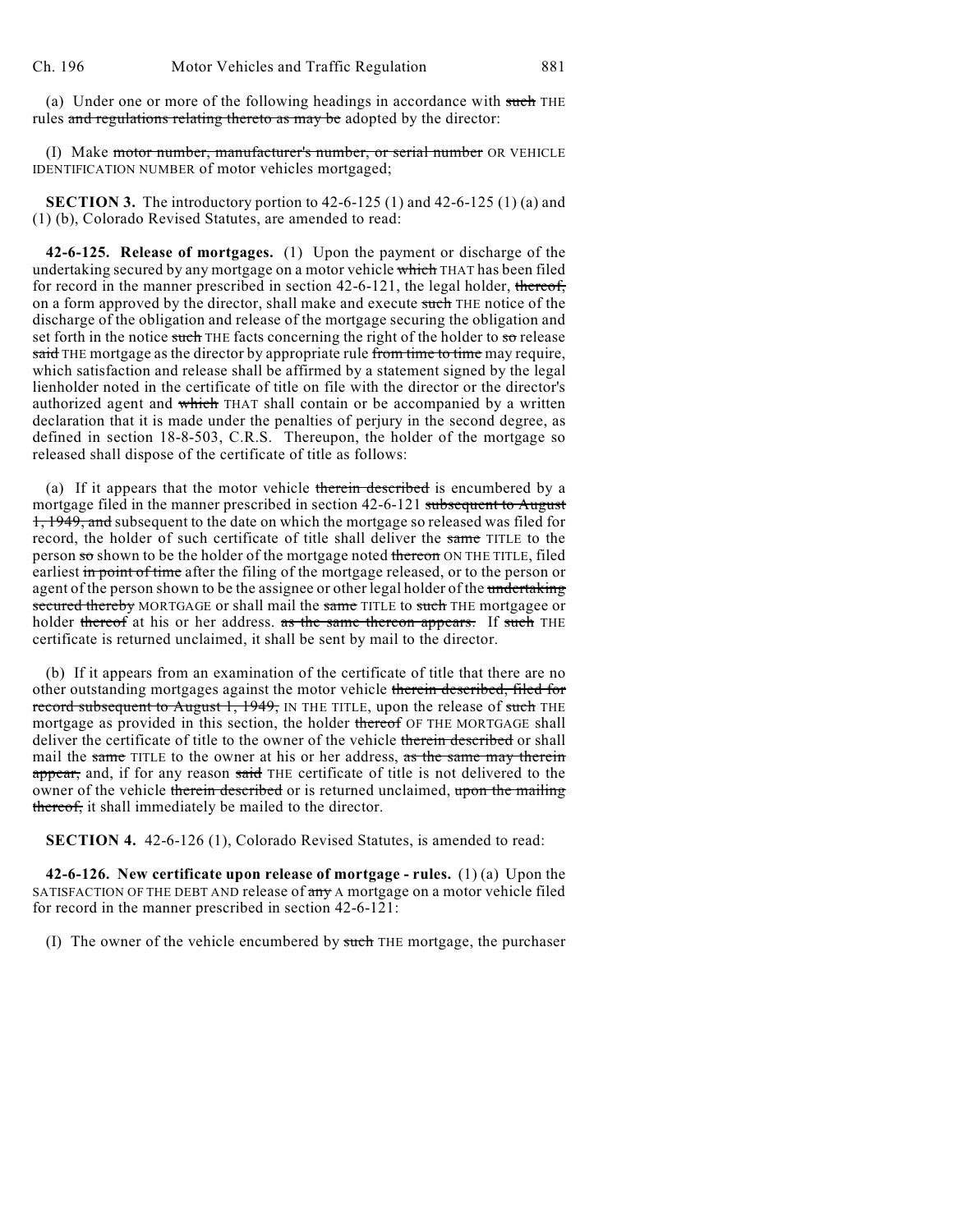from or transferee of the owner thereof as appears on the certificate of title, or the holder of any mortgage the lien of which THAT was junior to the lien of the mortgage released, whichever the case may be, upon the receipt of the certificate of title, as provided in section 42-6-125, shall deliver the same TITLE to the authorized agent who shall transmit the same TITLE to the director; as in other cases. OR

(II) THE LIENHOLDER SHALL NOTIFY THE AUTHORIZED AGENT OF THE SATISFACTION OF THE DEBT AND RELEASE OF THE MORTGAGE, SETTING FORTH ANY FACTS CONCERNING THE RIGHT OF THE HOLDER TO RELEASE THE MORTGAGE AS THE DIRECTOR MAY REQUIRE. THE SATISFACTION AND RELEASE SHALL BE AFFIRMED BY A STATEMENT SIGNED BY THE LIENHOLDER NOTED IN THE CERTIFICATE OF TITLE AND SHALL CONTAIN OR BE ACCOMPANIED BY A WRITTEN DECLARATION THAT IT IS MADE UNDER THE PENALTIES OF PERJURY IN THE SECOND DEGREE, AS DEFINED IN SECTION 18-8-503, C.R.S. UPON RECEIVING A VALID SATISFACTION AND RELEASE, THE DIRECTOR OR AUTHORIZED AGENT SHALL NOTE THE RELEASE OF THE LIEN AND SHALL ISSUE A CERTIFICATE OF TITLE FOR THE MOTOR VEHICLE, OMITTING ALL REFERENCE TO THE MORTGAGE.

(b) Upon the receipt by the director of the certificate of title bearing thereon the release and satisfaction of mortgage referred to in section 42-6-125 A STATEMENT OF MORTGAGE RELEASE, the director shall: make such notation

(I) NOTE on the records in the director's office as shall TO show the release of the lien of such THE mortgage;

(II) shall Issue a new certificate of title to the motor vehicle, therein described, omitting therefrom all reference to the RELEASED mortgage; so released and

(III) shall Dispose of the new certificate of title in the manner prescribed in other cases unless directed otherwise.

**SECTION 5.** 42-6-127, Colorado Revised Statutes, is amended to read:

**42-6-127. Duration of lien of mortgage - extensions.** (1) The lien of any A mortgage or refinancing of a mortgage filed in the manner prescribed in section 42-6-121 or 42-6-129 shall remain valid and enforceable for a period of  $\epsilon$ ight TEN years from and after the filing of the certificate in the office of the director's authorized agent or until the discharge of the mortgage on the vehicle, if the discharge occurs sooner, except in the case of trailer coaches; truck tractors; MULTIPURPOSE TRAILERS, IF KNOWN WHEN FILED; and motor homes, which THAT are subject to the provisions of subsection  $(3)$  of this section. During the eight-year TEN-YEAR period or any extension of such period, the lien of the mortgage may be extended for successive three-year periods upon the holder of the mortgage presenting to the director's authorized agent of the county wherein said WHERE THE mortgage is filed or in the county where the owner resides a certification of extension of chattel mortgage, subscribed by the holder of the mortgage and acknowledged by the holder before an officer authorized to acknowledge deeds to real property, in which shall appear a description of the mortgage on the vehicle, to what extent it has been discharged or remains unperformed, and such other information respecting the mortgage as may be required by appropriate rule of the director to enable the director's authorized agent to properly record such THE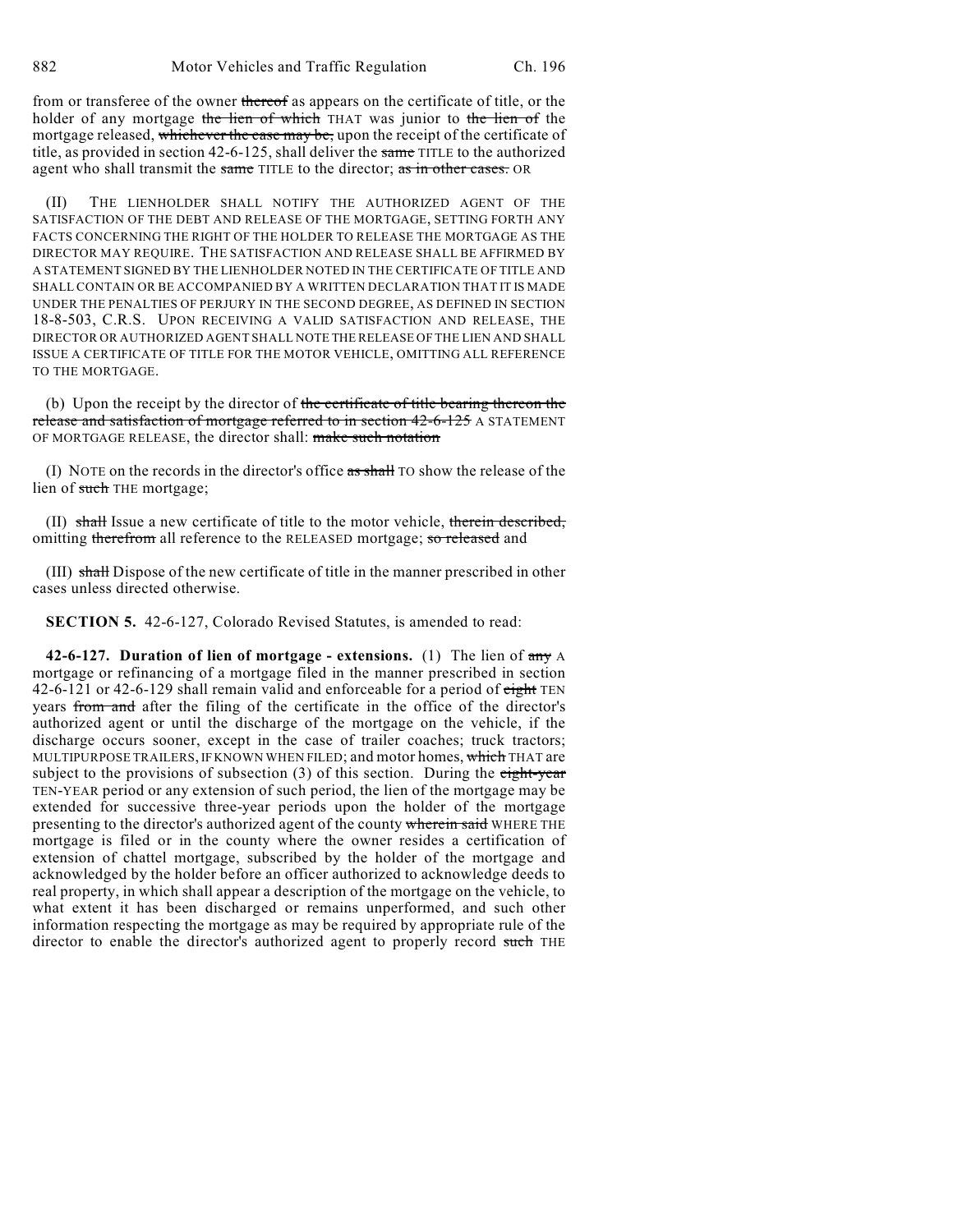## extension. upon his or her records.

(2) Upon receipt of a mortgage extension, the director's authorized agent shall make and complete such THE electronic record of such THE extension as the director by rule may require within the director's or the director's authorized agent's motor vehicle database, and shall note the fact of the extension of the mortgage on the certificate of title, which may be filed electronically. Thereafter the certificate of title shall be returned to the person shown on the certificate to be entitled to the certificate. the same as in other cases. If any mortgage other than one on a trailer coach; truck tractor; MULTIPURPOSE TRAILER, IF KNOWN WHEN FILED; or motor home, which THAT has been filed for record and noted on the certificate of title, has not been released or extended within eight TEN years after the date on which such THE mortgage was filed in the office of the director's authorized agent, the person shown by the records in the director's office to be the owner of the motor vehicle described in said THE certificate of title, upon making an appropriate application therefor, may request that any references to the mortgages shown on the records of the director's authorized agent be removed by the authorized agent. The director's authorized agent shall remove all reference to mortgages shown in the director's authorized agent's records to have been of record in the office of the authorized agent for more than eight TEN years, which mortgages have been neither released nor extended as provided in this section.

(3) The duration of the lien of any mortgage on a trailer coach, as defined in section 42-1-102 (106) (a), a truck tractor, as defined in section 42-1-102 (109), A MULTIPURPOSE TRAILER, AS DEFINED IN SECTION 42-1-102 (60.3), or a motor home, as defined in section 42-1-102 (57), shall be for the full term of the mortgage, but the lien of the mortgage may be extended beyond the original term thereof OF THE MORTGAGE for successive three-year periods by following the procedure prescribed in subsection (1) of this section during the term of the mortgage or any extension thereof.

**SECTION 6. Repeal.** 42-6-132, Colorado Revised Statutes, is repealed as follows:

**42-6-132. Existing mortgages not affected.** Nothing in this part 1 shall be construed to impair the rights of the holder of any lien on a motor vehicle created by mortgage or otherwise prior to August 1, 1949, which remains unreleased and the undertaking that the lien secures remains undischarged. Nothing in this part 1 shall be construed to relieve the holders of such liens of the duty to file such instruments respecting the undertakings secured thereby as may be required by law to preserve the liens of such mortgages unimpaired.

**SECTION 7.** 42-6-135 (3), Colorado Revised Statutes, is amended to read:

**42-6-135. Lost certificates of title - rule.** (3) (a) Upon the issuance of a copy of the recorded certificate of title as provided FOR in this section, the director or the authorized agent shall note on the copy every mortgage shown to be unreleased and the lien that is in effect as disclosed by the records of the director or authorized agent and shall dispose of such certificate as in other cases.

(b) UPON THE PAYMENT OR DISCHARGE OF THE DEBT SECURED BY A MORTGAGE